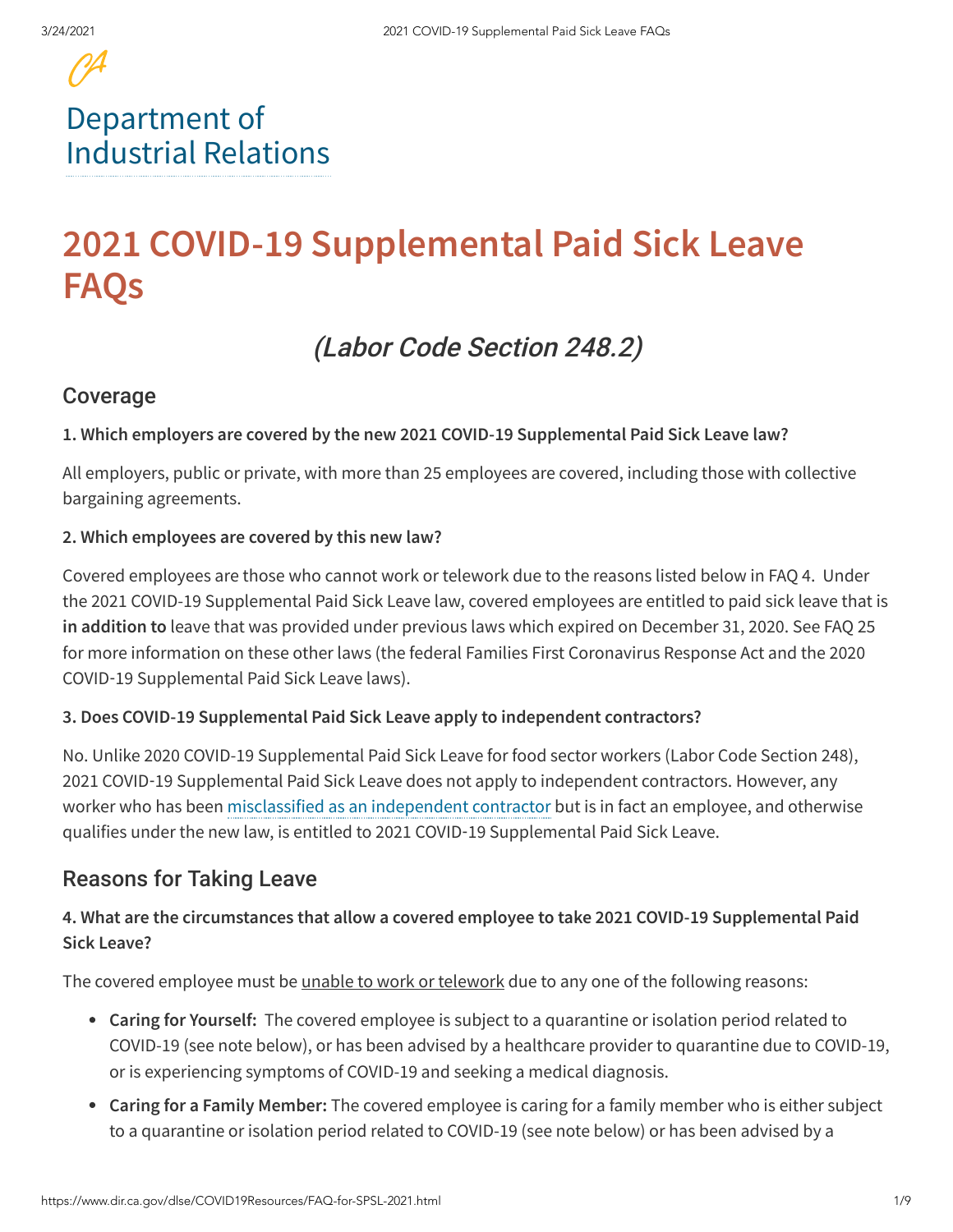healthcare provider to quarantine due to COVID-19, or the employee is caring for a child whose school or place of care is closed or unavailable due to COVID-19 on the premises.

**Vaccine-Related:** The covered employee is attending a vaccine appointment or cannot work or telework due to vaccine-related symptoms.

**NOTE:** The quarantine or isolation period related to COVID-19 is the period defined by an order or guidelines of the California Department of Public Health, the federal Centers for Disease Control and Prevention, or a local health officer with jurisdiction over the workplace.

#### **5. Is a covered employee eligible for 2021 COVID-19 Supplemental Paid Sick Leave if someone with whom the covered employee lives is exposed, experiences symptoms, or is diagnosed with COVID-19?**

A covered employee is eligible for COVID-19 Supplemental Paid Sick Leave if the employee is caring for a family member whom a medical professional has recommended to stay home due to COVID-19, or caring for a family member who is subject to a COVID-19 related quarantine or isolation period as defined by an order or guidelines of the California Department of Public Health, the federal Centers for Disease Control and Prevention, or a local health officer with jurisdiction over the family member's workplace.

## **6. Does being subject to a general stay-at-home order mean that a covered employee is "subject to a quarantine or isolation period related to COVID-19 as defined by an order or guidelines of the California Department of Public Health, the federal Centers for Disease Control and Prevention, or a local health officer** with jurisdiction over the workplace"?

No. The order or guidelines must be specific to the covered employee's circumstances. A general stay-athome order would not count. For example, guidelines or an order of a local health officer that directs individuals who live with someone who has COVID-19 to quarantine themselves would satisfy the eligibility requirement for taking 2021 COVID-19 Supplemental Paid Sick Leave.

## Start Date and End Date

#### 7. **What time period does 2021 COVID-19 Supplemental Paid Sick Leave Cover?**

January 1, 2021 through September 30, 2021. Although the law was signed on March 19, 2021, the requirement for an employer to provide 2021 COVID-19 Supplemental Paid Sick Leave does not start until March 29, 2021. Beginning on March 29, the requirement to provide 2021 COVID-19 Supplemental Paid Sick Leave goes back to January 1, 2021, which means that covered employees who took **qualifying leave between January 1, 2021 and March 28, 2021**, can request payment for that leave if it was not paid by the employer in the amount that is required under this law.

- FAQ 10 below describes how a covered employee may request this "retroactive" payment.
- FAQs 12-15 below describe how many hours of 2021 COVID-19 Supplemental Paid Sick Leave that covered employees can take, and how much they must be paid for taking this leave.

The requirement to provide 2021 COVID-19 Supplemental Paid Sick Leave will end on September 30, 2021. If the law expires while a covered employee is taking this leave, the employee can finish taking the amount of 2021 COVID-19 Supplemental Paid Sick Leave they are entitled to receive.

#### **8. When must an employer begin paying COVID-19 Supplemental Paid Sick Leave to covered employees?**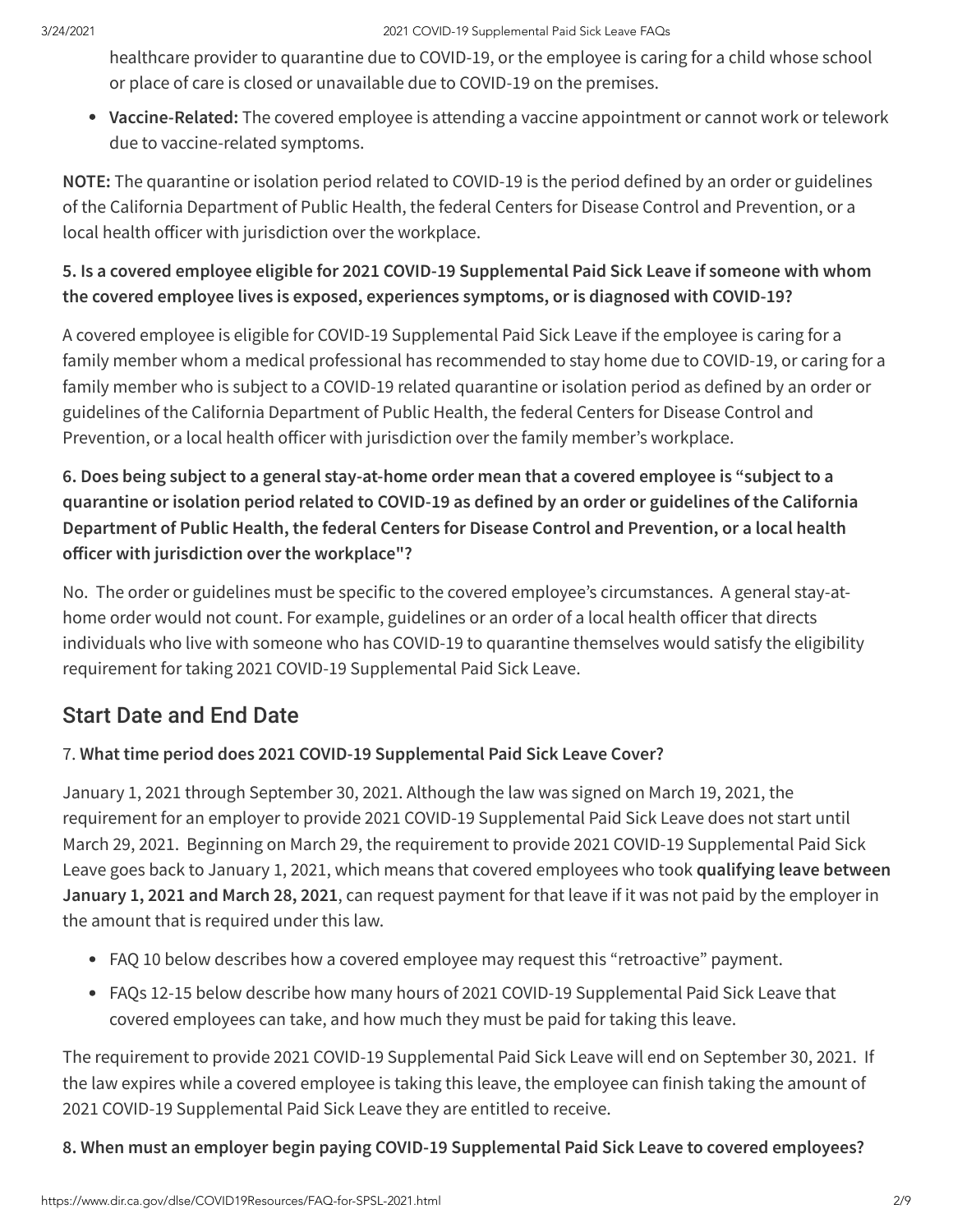Employers have a 10-day grace period after the signing of the law to begin providing 2021 COVID-19 Supplemental Paid Sick Leave. This means that employers are required to provide this leave beginning on March 29, 2021.

Starting on March 29 when employers must begin providing 2021 COVID-19 Supplemental Paid Sick Leave, the requirement to provide this leave goes back to January 1, 2021. This means that covered employees who took **qualifying leave between January 1, 2021 and March 28, 2021,** can request payment for that leave if it was not paid by the employer in the amount that is required under this law.

- FAQ 10 below describes when an employer must provide this "retroactive" payment.
- FAQs 12-15 below describe how many hours of 2021 COVID-19 Supplemental Paid Sick Leave that a covered employee can take, and how much an employer must pay the employee for taking this leave.

For 2021 COVID-19 Supplemental Paid Sick Leave taken by a covered employee on or after March 29, 2021, the employer must provide payment no later than the payday for the next regular payroll period after the sick leave was taken.

## Requesting Leave from An Employer

## **9. When does an employer have to make the 2021 COVID-19 Supplemental Paid Sick Leave available to a covered employee?**

Immediately upon the oral or written request of the covered employee to the employer.

## **10. How does a covered employee request "retroactive" 2021 COVID-19 Supplemental Paid Sick Leave for leave taken between January 1, 2021 and March 28, 2021?**

If the covered employee took leave between January 1, 2021 and March 28, 2021, for one of the qualifying reasons under this new law (see FAQ 4), but was not paid for this leave in the amount required under this law (see FAQs 12-15), then the covered employee has the right to ask the employer for a "retroactive" payment equal to the amount required.

The requirement to provide "retroactive" 2021 COVID-19 Supplemental Paid Sick Leave does not start until March 29, 2021. This "retroactive" payment is only required if the covered employee makes an oral or written request to be paid for leave that qualifies (as described above).

For example, if a covered employee had to take two hours off for a vaccine appointment on February 15, 2021, the employee can make an oral or written request to the employer to be paid for that time off in February, since it is a qualifying reason for taking 2021 COVID-19 Supplemental Paid Sick Leave. The oral or written request must be made on or after March 29, 2021. A request made before March 29 does not count. If an employee is unable to make the request themselves or has difficulty locating an employer to provide proper notice, they may contact the Labor Commissioner's Office, which may be able to provide assistance.

After the employee makes the request, the employer will have until the payday for the next full pay period to pay the "retroactive" 2021 COVID-19 Supplemental Paid Sick Leave. On that payday, the employer must also provide accurate notice on the itemized wage statement of how many 2021 COVID-19 Supplemental Paid Sick leave hours remain available to the covered employee.

## **11. In the absence of any information that a covered employee is not requesting 2021 COVID**‑**19 Supplemental Paid Sick Leave for a valid purpose, can an employer require certification from a health care**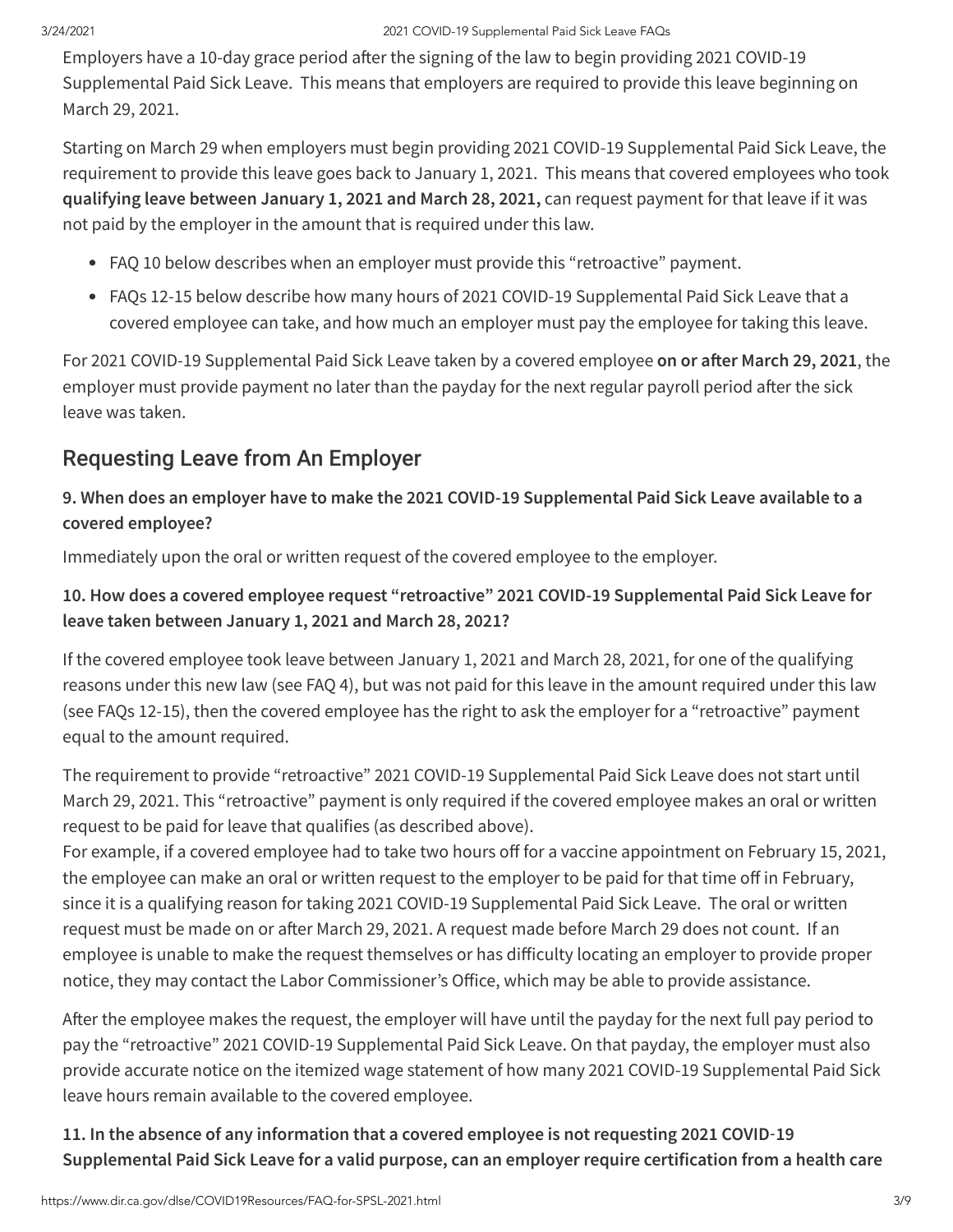#### **provider before allowing a covered employee to take the leave?**

No. An employer may not deny a worker 2021 COVID-19 Supplemental Paid Sick Leave based solely on a lack of certification from a health care provider. A covered employee is entitled to take 2021 COVID-19 Supplemental Paid Sick Leave immediately upon the covered employee's oral or written request. The leave is not conditioned on medical certification.

Although an employer cannot deny 2021 COVID-19 Supplemental Paid Sick Leave solely for lack of a medical certification, it may be reasonable in certain circumstances to ask for documentation before paying the sick leave when the employer has other information indicating that the covered employee is not requesting 2021 COVID-19 Supplemental Paid Sick leave for a valid purpose. In any such claim, the reasonableness of the parties' actions will undoubtedly come into play.

For example, if a covered employee informs an employer that the covered employee is subject to a local quarantine order or recommendation, has to stay home, and qualifies for 2021 COVID-19 supplemental paid sick leave, but the employer subsequently learns that the covered employee was out at a park, the employer could reasonably request documentation.

## Calculating Leave

#### **12. How much 2021 COVID-19 Supplemental Paid Sick Leave is a full-time covered employee entitled to receive?**

A covered employee who is considered full-time or who worked or was scheduled to work an average of at least 40 hours per week in the two weeks before the leave is taken is entitled to 80 hours of COVID-19 Supplemental Paid Sick Leave.

#### 13. If I am an active firefighter, am I limited to 80 hours of 2021 COVID-19 Supplemental Paid Sick Leave?

No. Under this law, active firefighters who were scheduled to work more than 80 hours in the two weeks before the leave is taken, can take as many hours as they were scheduled, but the law limits the amount paid to the maximum of \$511 per day or \$5,110 in total.

#### 14. How do you calculate the leave entitlement for a part-time covered employee who does not have a set **schedule?**

Below are the two methods to calculate the entitlement for part-time covered employees.

#### **Part-Time Covered Employees with Variable Schedules Who Have Worked For an Employer Over a Period of More Than 14 Days.**

For such a part-time covered employee who works variable hours, the covered employee may take fourteen times the average number of hours the covered employee worked each day for the employer in the six months preceding the date the covered employee took 2021 COVID-19 Supplemental Paid Sick Leave. If the part-time covered employee has worked for the employer for fewer than six months, this calculation would be done over the entire period that the covered employee has worked for the employer. If the variable schedule calculation results in an average work schedule of at least 40 hours per week, the variable-scheduled covered employee would be considered full time and entitled to 80 hours of leave because the laws require the employer to pay 80 hours of 2021 COVID-19 Supplemental Paid Sick Leave to a covered employee it properly considers full time, but does not require payment for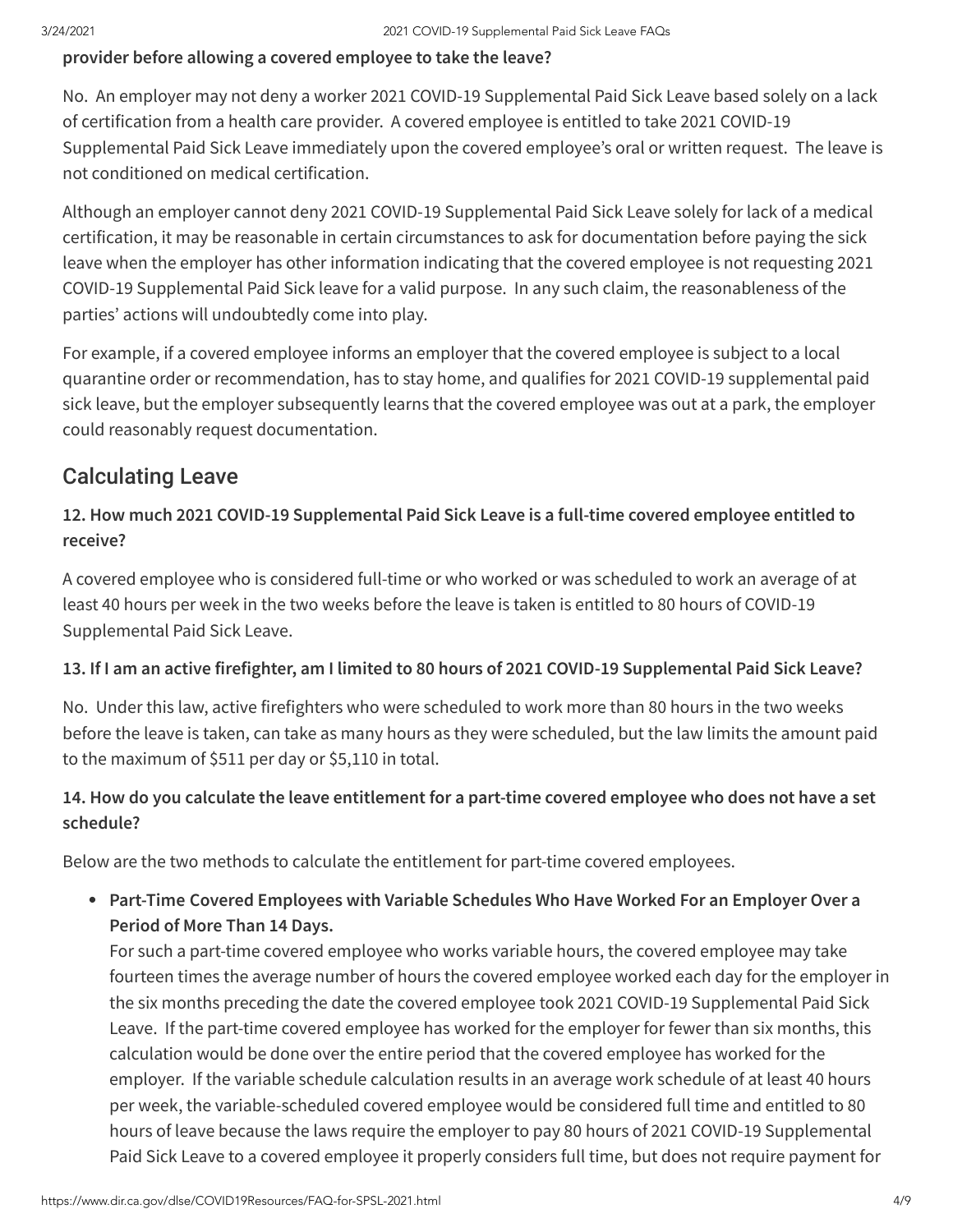more than 80 hours.

In calculating the average number of hours worked by a part-time covered employee with a variable schedule over the past six months, the figure is determined based on the total number of days in the 6 month period, not just the number of days worked. Below is an example using a 6-month period that contains a total of 182 days (26 weeks):

| <b>Total Number of Hours Worked During 6-Month Period</b> | 520 hours                               |
|-----------------------------------------------------------|-----------------------------------------|
| <b>Total Number of Days in 6-Month Period</b>             | 182 days                                |
| Average Number of Hours Worked Each Day in 6-Month Period | 520 hours $\div$ 182 days = 2.857 hours |
| 2021 COVID-19 Supplemental Paid Sick Leave Entitlement    | $2.857 \times 14 = 40$ hours            |

**Part-Time Covered Employees with Variable Schedules Who Have Worked For an Employer for a Period of 14 Days or Fewer.**

A covered employee who is newly hired (i.e., hired 14 days or less) and works variable hours will be entitled to the number of 2021 COVID-19 Supplemental Paid Sick Leave hours that they have worked in the preceding two weeks.

Below is an example of the calculation where such a new covered employee has worked for a total of two days—one day for 1 hour and a second day for 6 hours over the past two weeks:

| Total Number of Hours Worked During the Two-Week Period        | 7 hours                          |
|----------------------------------------------------------------|----------------------------------|
| <b>Total Number of Days in a Two-Week Period</b>               | 14 days                          |
| Average Number of Hours Worked Each Day in the Two-Week Period | 7 hours $\div$ 14 days = 5 hours |
| 2021 COVID-19 Supplemental Paid Sick Leave Entitlement         | .5 hours $x = 14 = 7$ hours      |

#### **15. How much must a covered employee be paid for 2021 COVID-19 Supplemental Paid Sick Leave that the employee is entitled to receive?**

For each hour of 2021 COVID-19 Supplemental Paid Sick Leave that a non-exempt covered employee is entitled to receive, the employee must be paid the highest of the following:

- The employee's regular rate of pay for the workweek in which the leave is taken
- A rate calculated by dividing the employee's total wages, not including overtime premium pay, by the employee's total hours worked in the full pay periods of the prior 90 days of employment
- The State minimum wage
- The local minimum wage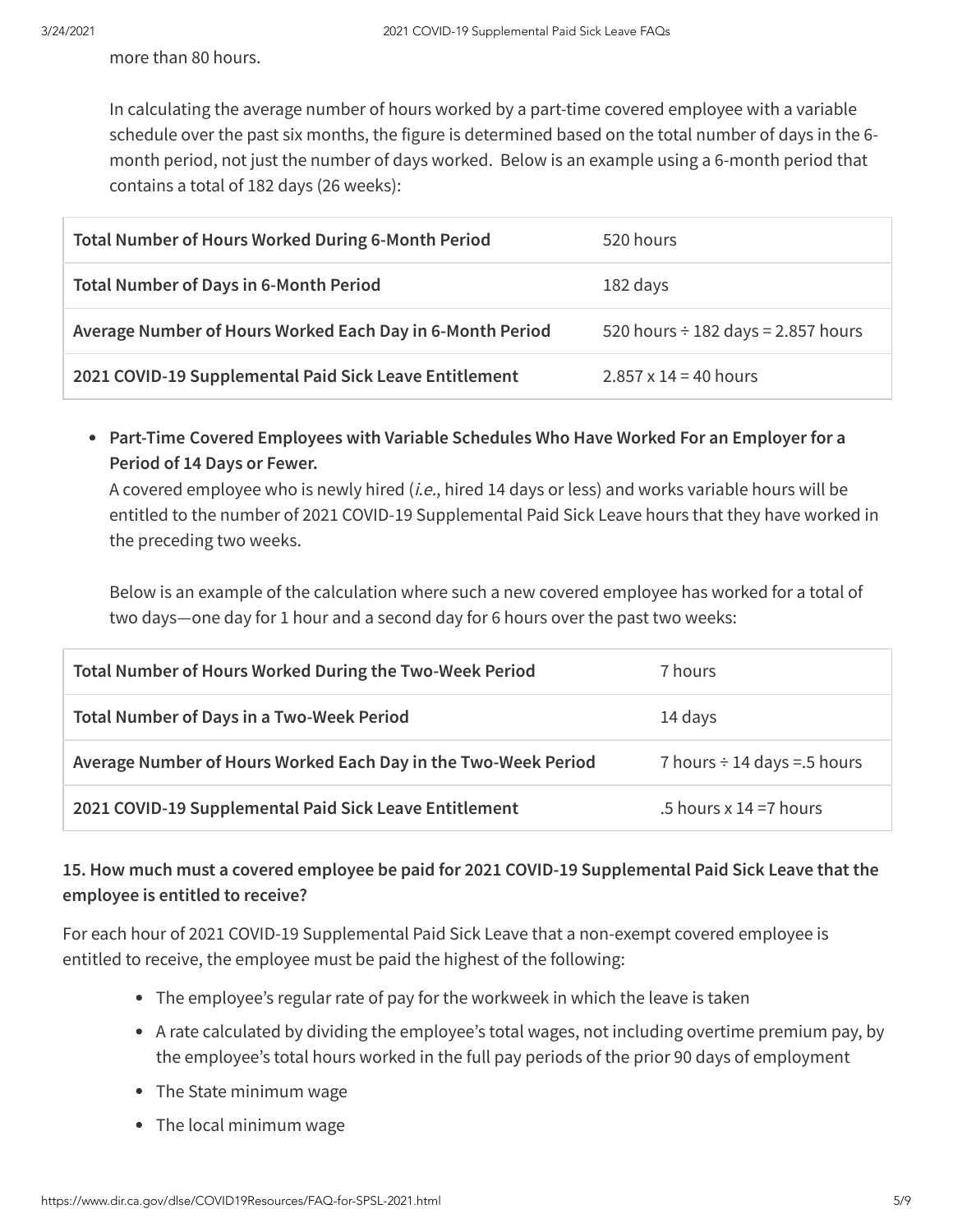2021 COVID-19 Supplemental Paid Sick Leave for exempt covered employees must be calculated in the same manner as the employer calculates wages for other forms of paid leave time.

An employer is not required to pay more than \$511 per day and \$5,110 in the aggregate to a covered employee for 2021 COVID-19 Supplemental Paid Sick Leave taken by the covered employee, but the covered employee may utilize other paid leave that may be available in order to receive what they would normally earn if the cap is reached.

## **Credits**

16. If an employer makes a "retroactive" payment on or after March 29, 2021 to a covered employee for **leave taken before** the date the 2021 COVID-19 Supplemental Paid Sick Leave law becomes effective, then **does the employer receive any credit towards the requirement to provide 2021 COVID-19 Supplemental Paid Sick Leave?**

Yes, the number of hours of leave corresponding to the amount of the retroactive payment counts toward the total number of hours of 2021 COVID-19 Supplemental Paid Sick Leave that the employer is required to provide to the covered employee (see FAQs 12-14), under the following circumstances:

- The retroactive payment is for leave taken by the covered employee between January 1, 2021 and March 28, 2021
- The leave taken by the covered employee was for one of the qualifying reasons under the 2021 COVID-19 Supplemental Paid Sick Leave law (see FAQ 4), and
- The retroactive payment by the employer pays the covered employee the amount required under the 2021 COVID-19 Supplemental Paid Sick Leave law (see FAQs 12-15).

**17. If an employer voluntarily pays another supplemental benefit for COVID-19 related sick leave, including for leave that was taken before the 2021 COVID-19 Supplemental Paid Sick Leave law became eective, then may the employer receive a credit toward the requirements in the new 2021 COVID-19 Supplemental Paid Sick Leave law?**

Yes, as long as the payment meets the requirements in the law. For example, an employer may have already voluntarily provided a covered employee with other COVID-19 related paid sick leave between January 1, 2021, and March 28, 2021. For an employer to receive a credit for those sick leave hours that the employer voluntarily paid, the following must apply:

- The leave taken by the covered employee and paid by the employer must have been for one of the qualifying reasons under the 2021 COVID-19 Supplemental Paid Sick Leave Law (see FAQ 4);
- To pay for this other supplemental benefit, the employer did not require the covered employee to use any other paid leave or paid time off available to the employee under a policy that is not specific to COVID-19, or vacation time; and
- The employer paid for the leave taken at a rate equal to or greater than what is required under the 2021 COVID-19 Supplemental Paid Sick Leave law (see FAQs 12-15).
- If the employer paid for the leave taken at a lesser rate than what is required under the 2021 COVID-19 Supplemental Paid Sick Leave law, then the employer may voluntarily make a retroactive payment to make up the difference between what was paid and what is required under the 2021 COVID-19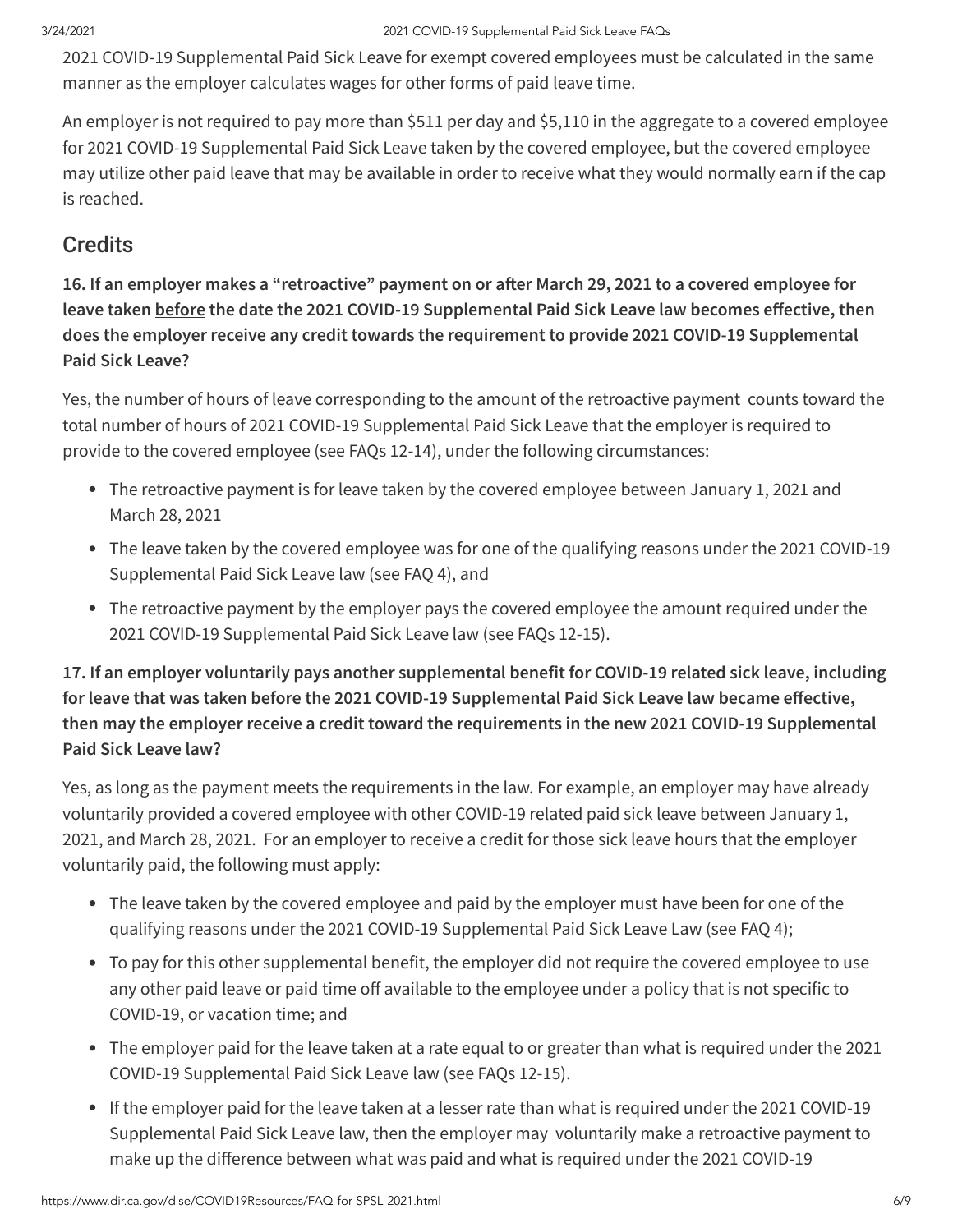#### 3/24/2021 2021 COVID-19 Supplemental Paid Sick Leave FAQs

Supplemental Paid Sick Leave law, or *must* make the payment if a covered employee makes a written or oral request for it on or after March 29, 2021. The retroactive payment must then be made by the payday for the next full pay period after the employee makes the request.

#### **18. Can an employer count the COVID-19-related supplemental paid sick leave provided pursuant to a local paid sick leave ordinance toward 2021 COVID-19 Supplemental Paid Sick Leave under California law?**

Yes. For example, if an employer provides a full-time covered employee 40 hours of COVID‑19-related supplemental paid sick leave pursuant to a local ordinance, those 40 hours would count toward the employer's obligations under the 2021 COVID-19 Supplemental Paid Sick Leave law, so long as the leave provided is for a reason listed under the 2021 COVID-19 Supplemental Paid Sick Leave law and is at least at the same rate of pay as this law requires.

#### 19. If a local law requires COVID-19 supplemental paid sick leave to be paid at a rate different from that **required under California law, which rate must an employer use?**

California law sets minimum requirements for 2021 COVID-19 Supplemental Paid Sick Leave and does not override local requirements for such leave. Thus, if an employer must provide COVID-19-related supplemental paid sick leave pursuant to a local law (and intends for that sick leave to count toward the requirements of California law), the employer must provide leave at a rate of pay that would ensure compliance with both the local law and California law, which would be the higher of the rates required. If an employer is uncertain as to how to calculate pay under a local ordinance, the employer should contact the relevant local jurisdiction for guidance.

## Record-keeping and Paystubs

## **20. Should 2021 COVID-19 Supplemental Paid Sick Leave be listed separately from regular Paid Sick Leave on the itemized paystub or separate writing at the time wages are paid?**

Yes. The 2021 COVID-19 Supplemental Paid Sick Leave law is clear that the obligation to provide COVID-19 Supplemental Paid Sick Leave is in addition to regular paid sick leave. The itemized wage statement or separate writing requirement ensures covered employees understand how many separate hours they have available for 2021 COVID-specific sick leave. For example, consider a full-time covered employee who has used all of the covered employee's regular paid sick leave but is entitled to 80 hours of 2021 COVID-19 Supplemental Paid Sick Leave. If an itemized wage statement specifies that there are 0 hours of paid sick leave and 80 hours of 2021 COVID-19 Supplemental Paid Sick Leave available, the covered employee would be on notice that they lack available paid sick leave for non-COVID-related absences. On the other hand, if the itemized wage statement simply said 80 hours of paid sick leave available without differentiating between paid sick leave and 2021 COVID-19 Supplemental Paid Sick Leave, a covered employee might take paid sick leave for non-COVID related reasons without realizing that there were no sick leave hours available.

In addition, Labor Code Section 247.5 requires that records be kept for a three-year period on regular paid sick days and 2021 COVID-19 Supplemental Paid Sick days accrued and used, and that the records be made available to the Labor Commissioner or employee upon request.

#### **21. How should an employer calculate and list 2021 COVID-19 Supplemental Paid Sick Leave on paystubs for part-time variable scheduled covered employees?**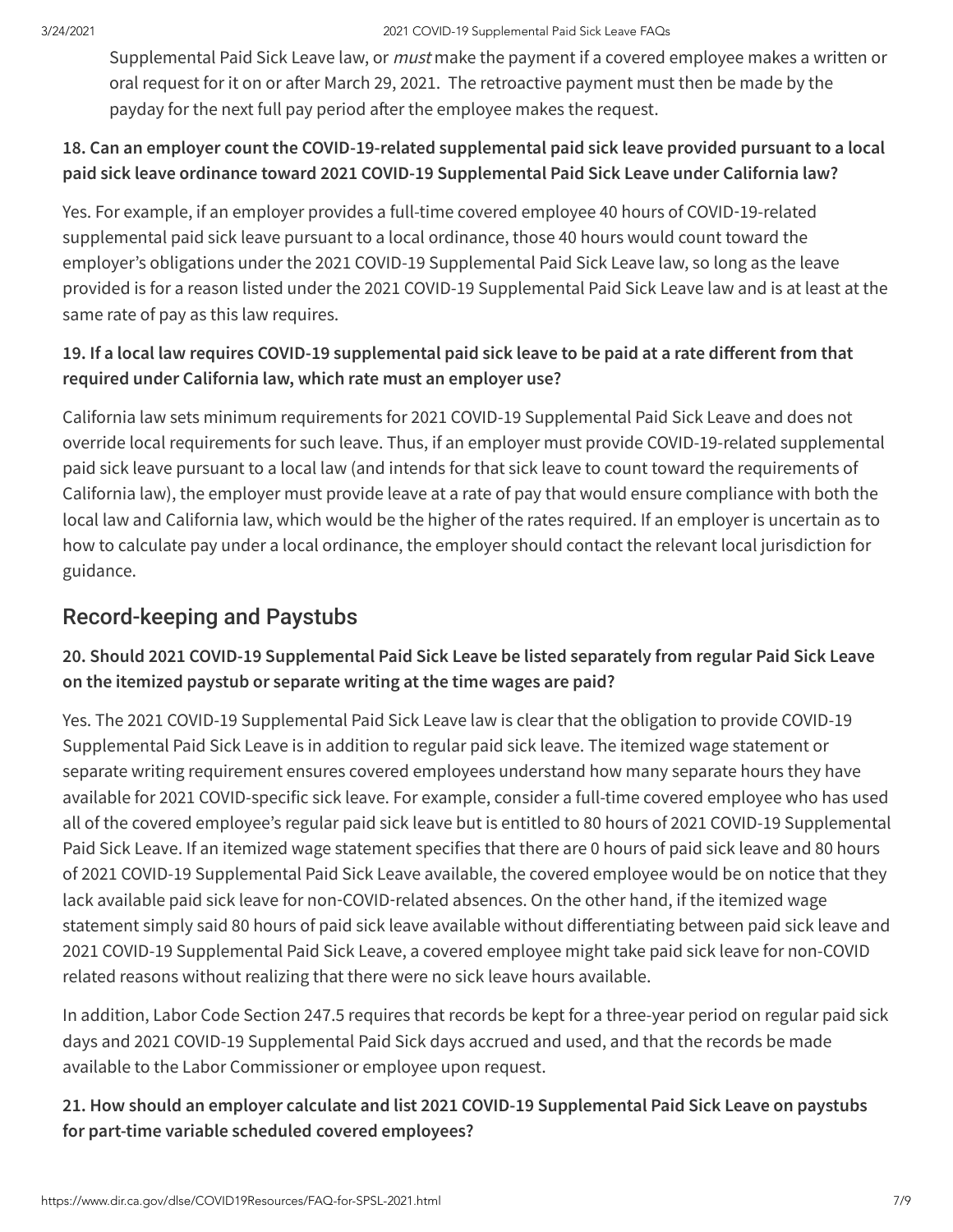#### 3/24/2021 2021 COVID-19 Supplemental Paid Sick Leave FAQs

An employer with variable-scheduled part-time covered employees will have to calculate the amount of COVID-19 Supplemental Paid Sick Leave available based on when a covered employee requests it. The employer gets a credit for any 2021 COVID-19 Supplemental Paid Sick Leave that was already provided; if a covered employee is owed additional hours of 2021 COVID-19 Supplemental Paid Sick Leave under a new schedule, the covered employee therefore only receives the balance between what was available under the original schedule and any additional 2021 COVID-19 Supplemental Paid Sick Leave hours under the new schedule.

For the itemized wage statement or separate writing requirement, employers who have a variable-scheduled covered employee would be required to calculate the initial amount of 2021 COVID-19 Supplemental Paid Sick Leave available and put (variable) next to it on the itemized wage statement or separate writing.

## **Enforcement**

#### **22. What notice must employers provide to covered employees about 2021 COVID-19 Supplemental Paid Sick Leave under California law?**

Under California law, employers are required to display the [required](https://www.dir.ca.gov/dlse/2021-COVID-19-Supplemental-Paid-Sick-Leave.pdf) poster in a conspicuous place that contains information about 2021 COVID-19 Supplemental Paid Sick Leave.

If an employer's covered employees do not frequent a workplace, the employer may satisfy the notice requirement by disseminating notice through electronic means.

#### 23. Where can a covered employee file a claim if the covered employee was not allowed to use or was not **paid for 2021 COVID-19 Supplemental Paid Sick Leave?**

The covered employee may file a [claim](https://www.dir.ca.gov/dlse/HowToFileWageClaim.htm) or a report of a labor law [violation](https://www.dir.ca.gov/dlse/HowToReportViolationtoBOFE.htm) with the Labor Commissioner's Office, the state agency charged with enforcement.

## **24. What rights does a covered employee have if the covered employee suers retaliation, like getting fired, for using paid sick leave under local, state or federal law?**

Covered employees using or attempting to exercise their rights to 2021 COVID-19 Supplemental Paid Sick Leave, including both the right to paid leave and other rights such as timely payment and written notice of available leave, are protected from retaliation under Labor Code section 246.5(c). In addition, other labor laws enforced by the Labor Commissioner may protect covered employees from retaliation in this situation. Covered employees should seek assistance from the Labor Commissioner's Office if they have questions about retaliation or want to file a retaliation complaint.

## Relation to Other Laws

**25. Is 2021 COVID-19 Supplemental Paid Sick Leave dierent than the COVID-related paid sick leave that employers provided under the federal Families First Coronavirus Response Act (FFCRA) or the California COVID**‑**19 Supplemental Paid Sick Leave laws in 2020?**

Yes. Both the FFCRA emergency paid sick leave and the 2020 California Supplemental Paid Sick Leave laws expired on December 31, 2020. The new 2021 COVID-19 Supplemental Paid Sick Leave law allows covered employees to take up to an additional 80 hours of COVID-19 related sick leave.